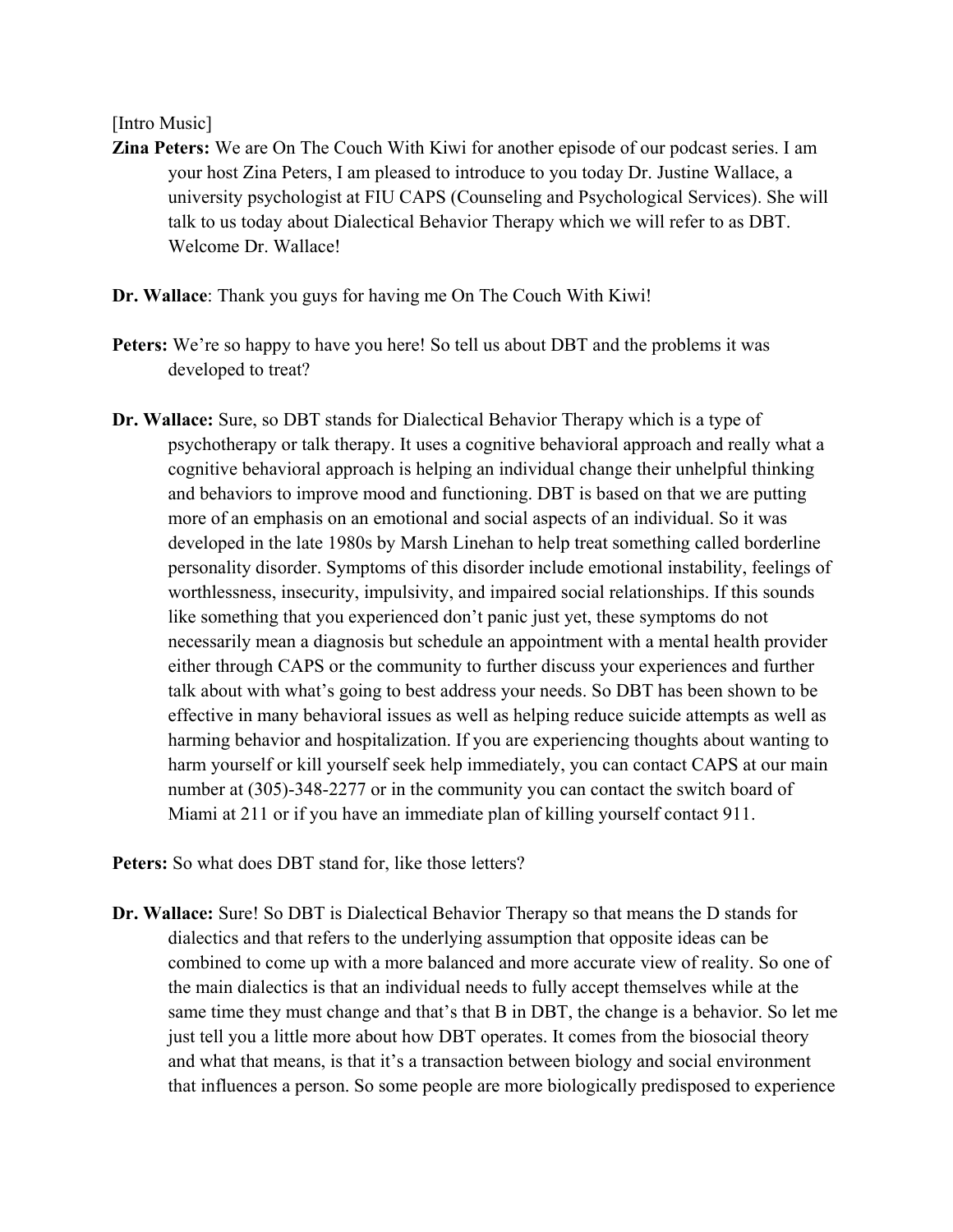emotions, they are more sensitive so they may feel emotions much more often and more intensely than others. They also have more difficulty regulating these emotions and then returning back to that normal baseline. So, the social aspect of the theory talks about an invalidating social environment and how that makes it hard to regulate our emotions also. What is an invalidating environment? One where maybe we're told your emotions are wrong, what's wrong with you, why are you feeling that way, or maybe you're just ignored that doesn't make us feel good; so that ends up reinforcing our out of control behavior. So, that interaction between social and biological environment impacts how we express and regulate our emotions.

- **Peters:** That makes so much sense, yeah. Thanks for sharing that, so what are the core skills of DBT?
- **Dr. Wallace:** Sure! So DBT acknowledges that there's a problem with the way we're thinking, so the therapist will work with an individual to accept this rather than judge it and then help you make those changes and those changes help with the skills of DBT. It's broken down into four different skills mindfulness, distress tolerance, emotional regulation, and interpersonal effectiveness.

**Peters:** So can you breakdown those skills for us and tell us what each one is all about?

**Dr. Wallace:** Sure! So mindfulness is about staying present in the moment and really improving our ability to do that. This doesn't mean our minds go blank, but rather we allow those thoughts to pass through, kind of like a cloud floating through the sky. We focus really on the *what* skills and on the *how* skills. The *what* skills include observing describing and participating so what are we actually doing in the moment. And then, the *how* skills are nonjudgmentally, one-mindfully, and effectively. Nonjudgmentally just means we're not doing it with judgement, we're not saying it's good or bad, it's just accepting what we're doing in that moment. One-mindfully means doing things one at a time. A lot of us struggle with that, especially since we all have our phones that have everything right there.

Peters: It's multitaskers, right?

**Dr. Wallace:** Exactly! And we say that's a good thing and at the same time it doesn't allow us to be fully present in the moment. So then lastly, is effectively and that actually means being mindful of what your goals are in a situation and doing what works. So then, we jump into distress tolerance how do we really manage the emotions when we can't change them, so it teaches us how to soothe ourselves in a way that is healthy rather than avoiding or hiding from our emotions. So, we allow ourselves time to make a wise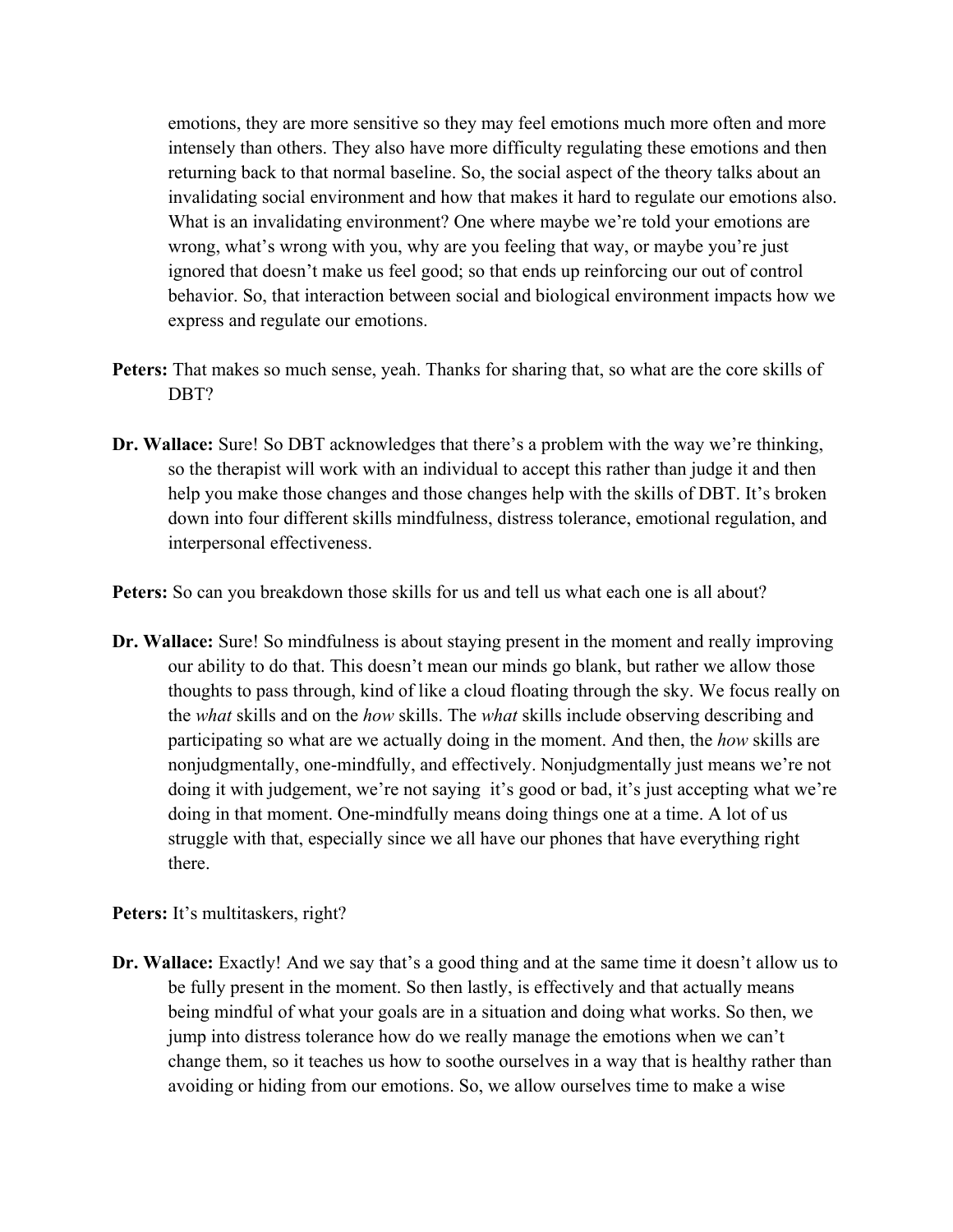decision really looking at the logic and the reasoning behind something and balancing that with emotion. Some ways that we can do this is by taking deep breaths before responding or walking away. Even changing our body temperature by taking a hot shower or sticking out hand in some ice can really make a difference in allowing us to stop and think. Then we look at emotion regulations and that's really helping people understand their emotions, it helps us to decrease the intensity of our feelings and help us experience strong emotions without necessarily acting on them. So the goal is to learn how to better manage them, how can we describe it, and then how do we change them. We can change them by checking the facts, doing the opposite reaction, or problem solving. And then, we focus a little bit on how do we really build a life worth living by really looking at our emotions and reducing our vulnerability to them. Then lastly, looking at our interpersonality effectiveness skills, and that's really helping us understand what our needs are in a relationship and how do we go about getting our needs met. That involves looking at how do we respect ourselves, how do we communicate effectively with other people, how do we deal with people that we really don't know how to deal with, repairing relationships, and then being able to say no and set boundaries with others. Those are what we really focus on to learn how to better learn to manage our behaviors, our emotions, and our thoughts.

- **Peters:** Those are really helpful skills to have I think it could benefit anyone. And so, what are the goals in DBT?
- **Dr. Wallace:** So the goals of DBT are pretty simple. They teach people how to live more in the moment, cope healthy with stress, better manage our emotions, and improve our relationships with others.

**Peters:** Very helpful goals

- **Dr. Wallace:** And they tie right into those skills.
- Peters: And is it effective for anyone who is having a mental or behavioral health need or need that kind of support?
- **Dr. Wallace:** It definitely is. DBT is what we call an evidence-based treatment, which means it has research to support its effectiveness. So, DBT assumes that many of the problems that we're facing are because we don't have the skills to deal with them. So, DBT will allow you to learn some of these skills to manage these situations, these emotions, and these relationships in a healthier way. There's focus on individual and group work and it provides ways for collaboration and support and interventions that help us look at those thoughts, feelings, and behaviors. So it definitely is effective for mental and behavioral